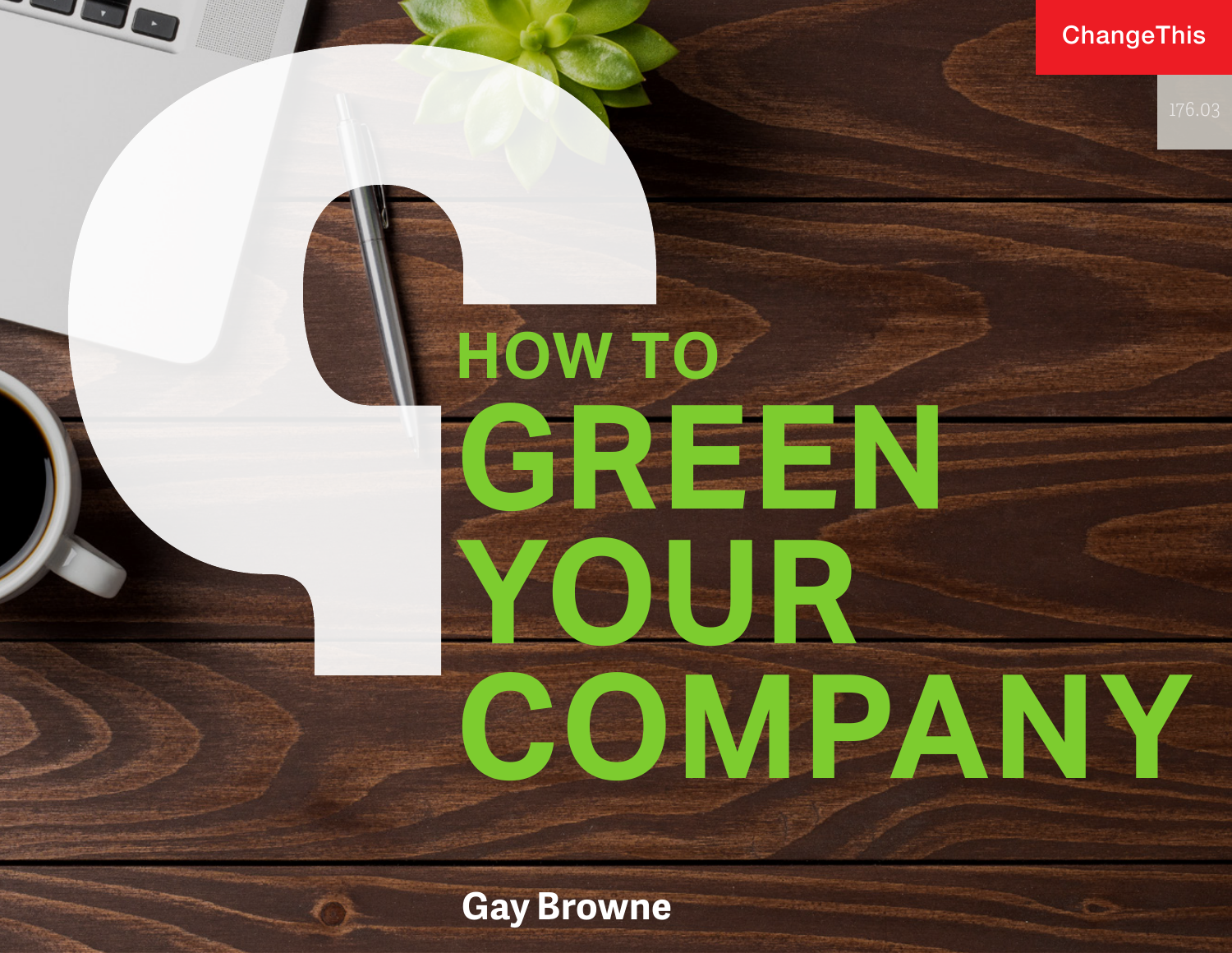# **As a responsible CEO, the health of your company is a daily concern.**

It certainly has been for me as CEO of Greenopia. Traditionally, responsibility means looking out for the bottom line, and reporting financial performance to your shareholders if you are a publicly traded company. In today's world, responsibility is taking on a whole new meaning, including looking out for your employees and the natural environment. The viability and marketability of your product or service is a key barometer for a healthy company, of course, but now equally important is creating a healthy environment for your employees, and the environmental impact of your company's operations.

In June of 2017 when Apple, Facebook, Google and Intel urged President Trump to sign the Paris Climate Treaty, two dozen other companies with a reported market cap of \$3.2 trillion joined them—including Levi Strauss & Co, Hewlett Packard, and Morgan Stanley. In addition to the planetary threat of climate change, these forward-thinking CEOs understood that emerging markets, like clean technology and renewable energy offered not only an effective way to slow down climate change but also an abundance of business opportunities with new jobs and economic growth. Not taking advantage of these opportunities, they knew, might also mean a significant loss of future revenue. You can't operate a successful business on an uninhabitable planet, after all.

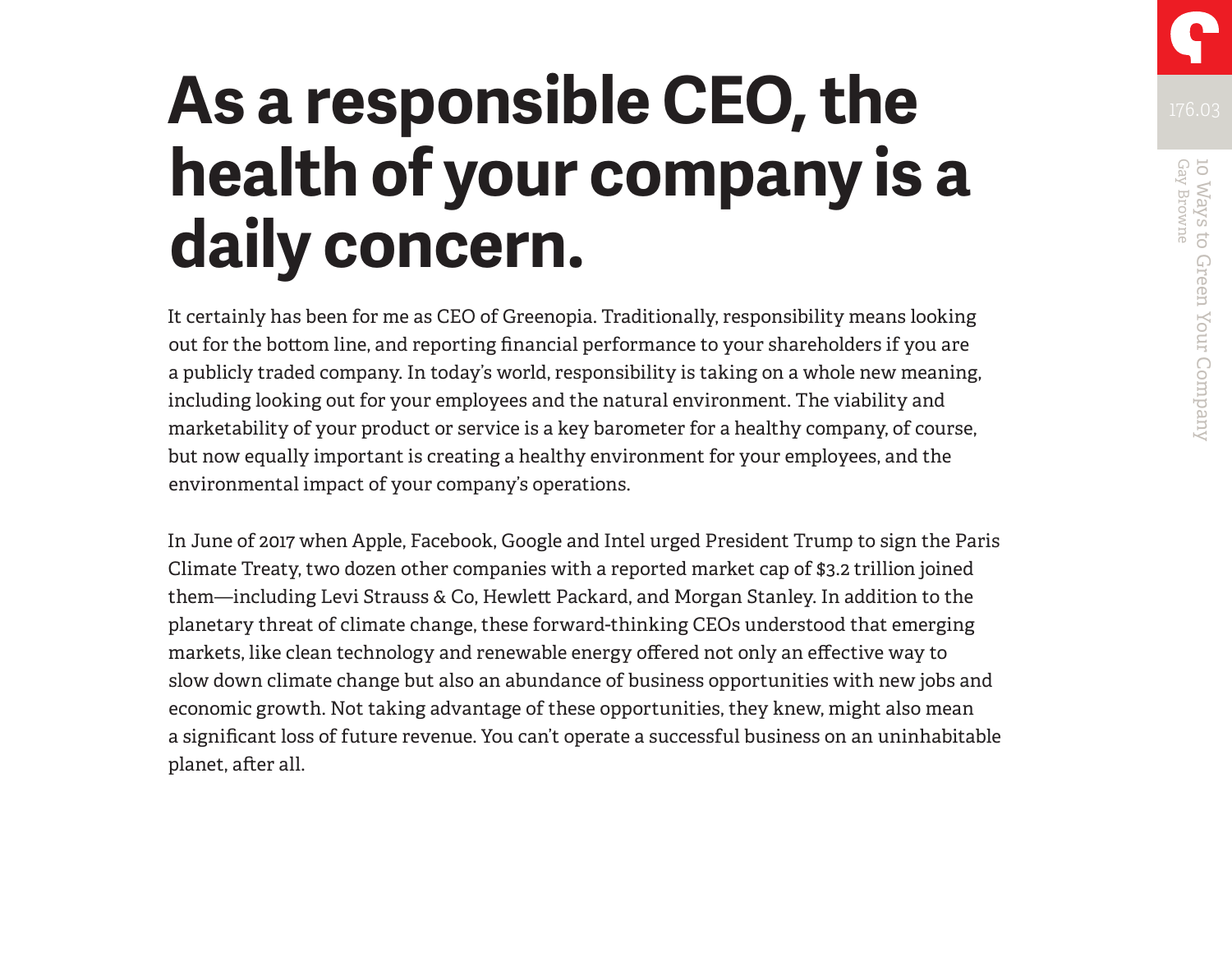There are some reading this who may not believe in climate change, in the harmful effects of greenhouse gas emissions, or that toxic pesticides can have a dramatic affect on your children's health. They may not care that President Trump pulled out of the Paris Climate Treaty. I am clearly not in that camp. I learned the hard way when my personal health and that of my family were affected and the causes were linked to environmental toxins. I did not need much more convincing that all those things are real, that we have all been complicit in creating this situation, and that we are at a critical juncture at which we need to take action at all levels.

While my book focuses on what the individual can do to keep toxins out of their daily lives and stay healthy, this extends to what an individual CEO can do as well. Responsible CEOs will be as concerned with the health of their employees and the planet as they are with improving the bottom line. We all can make a difference, but a person at the CEO level of their company has the potential and opportunity to create greater green change than most.

## **Assess Where You Are**

My book begins with a short quiz to determine how green your heart is by asking basic questions such as if there is an air purification system in your home, and how often you purchase single serving plastic bottles. With the help of an outside expert like myself, as the CEO, you can create an internal facing audit with employees and/or an external audit with customers, including such factors as how sustainably you operate and whether your packaging is biodegradeable. You could also design such an assessment specifically for the quality of the employees work environment to determine what I call the Environmental Stress Syndrome (ESS) of the surroundings. Unhealthy work environments put undue stress on employees that affects productivity and add to health insurance costs.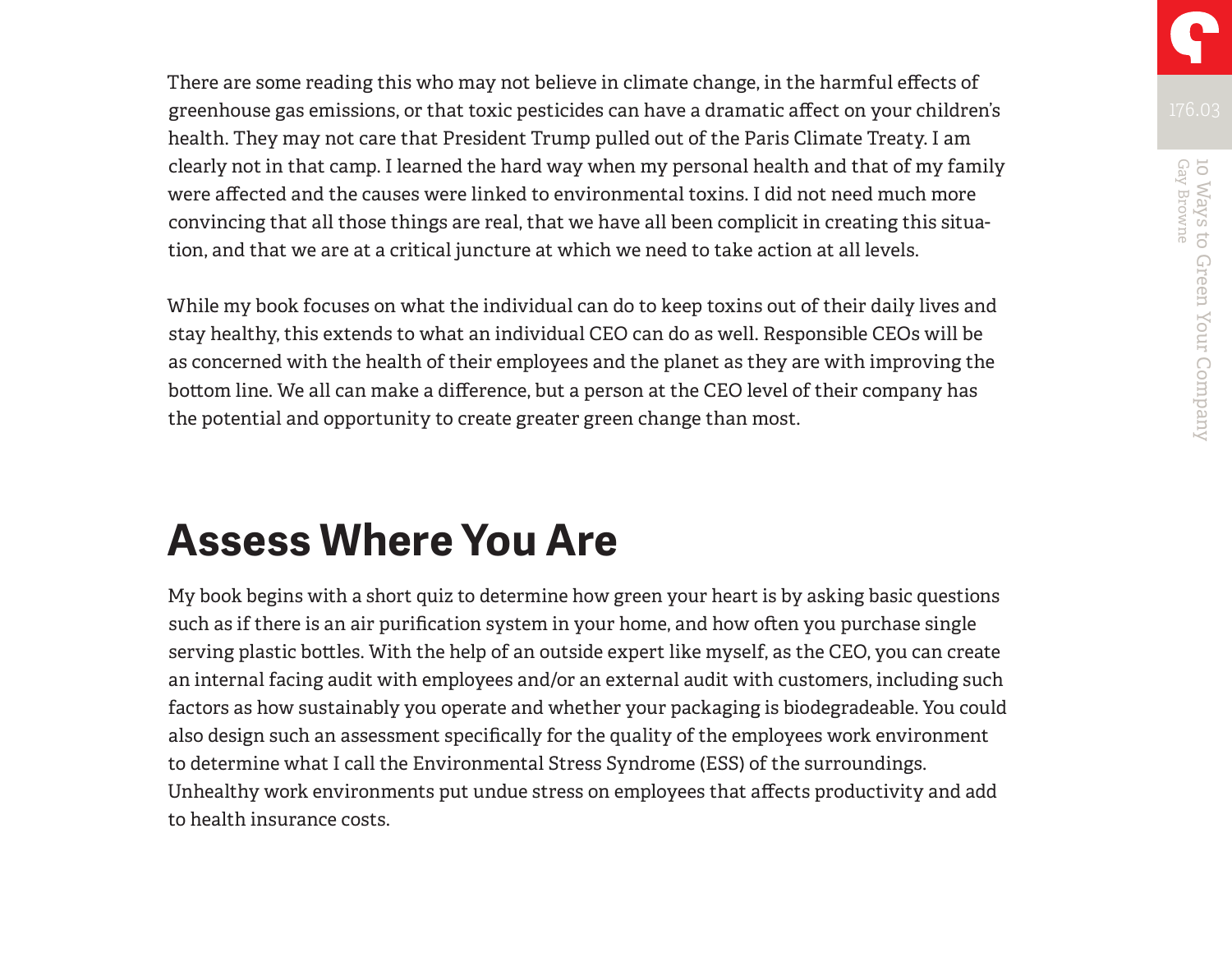**Start with an intention.** We don't speak much of intentions in the business world, preferring goals or targets, but I believe intention is critical to creating a greener company. Intention is more far encompassing than goal setting. It is a statement of values. Without intention there is no change, and in this case, change is what you are after—whether it is improving your sustainability standards or the altering products you create.

That intention could be that the CEO makes a personal decision to only buy certified USDA organic food for their company, such as Salesforce did last Fall at the Global Climate Action Summit in San Francisco. It was there that they launched of the Step Up Declaration and announced the intention to fight climate change with technology and ensure a positive turning point by 2020. They were not alone. Twenty-one other companies signed on including Bloomberg, Uber, WeWork, and HP.

My initial green intention began in 2005 at a lunch at Michael's restaurant in Santa Monica with John Adams, the founding director of the Natural Resources Defense Council. He spoke passionately about climate change and the work he and his group were doing to combat it. This happened to dovetail with the release of Al Gore's, An Inconvenient Truth.

We don't speak much of intentions in the business world, preferring goals or targets, but I believe intention is critical to creating a greener company.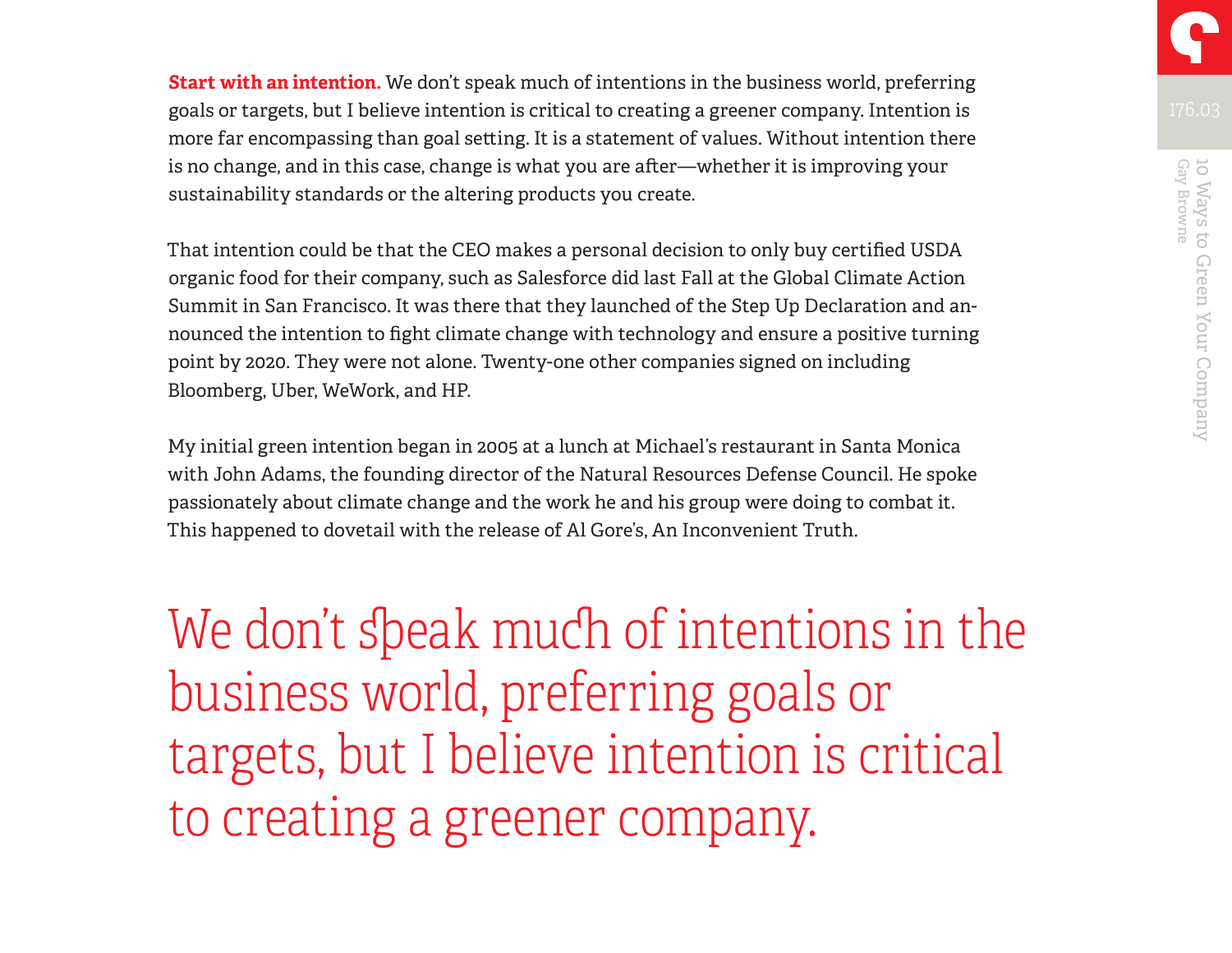I left that lunch so inspired and certain that I was going to do something to make a green difference. I had set an intention. I just wasn't exactly sure what was next. That intention eventually led me to founding Greenopia, a database of green businesses in 2005 which led to the writing of Living With A Green Heart.

**Be open-minded.** There was a time when the tobacco companies claimed that cigarette smoking was not hazardous to your health. Over time there was statistical evidence drawing direct lines to increased risk of lung cancer and heart disease that proved that was not true. Today every package of cigarettes sold carries a label warning consumers about the potential health hazards of smoking. Similarly, in 2019 there are many who want to reject the EPA's previous finding that indoor air can be two to five times more toxic than outdoor air. Be open minded. While you might not have statistical proof that the indoor air quality in your building is unhealthy, the proof can show up in an increase in employee sick days and increased health insurance claims. In the meantime, even if you are not 100% convinced, something as simple as eliminating plastic water bottles in the workplace and replacing it with a good water filtration system will in the long run be good for the health of your employees and the planet and also prove a cost-saver that has a positive effect on your bottom line.

**Be educated.** At a time when trust in the media is at a low point and the line between fact and fiction is blurred, the onus is on us to be properly informed when it comes to the environment. The goal of my book is to help you do just that. Written with the individual in mind so they would learn to approach their daily life through a greener lens, I also caution the reader to be aware of tricks such as those who greenwash their products, trying to make them appear healthier than they are and guide them towards what I consider the most reputable resources for the truth.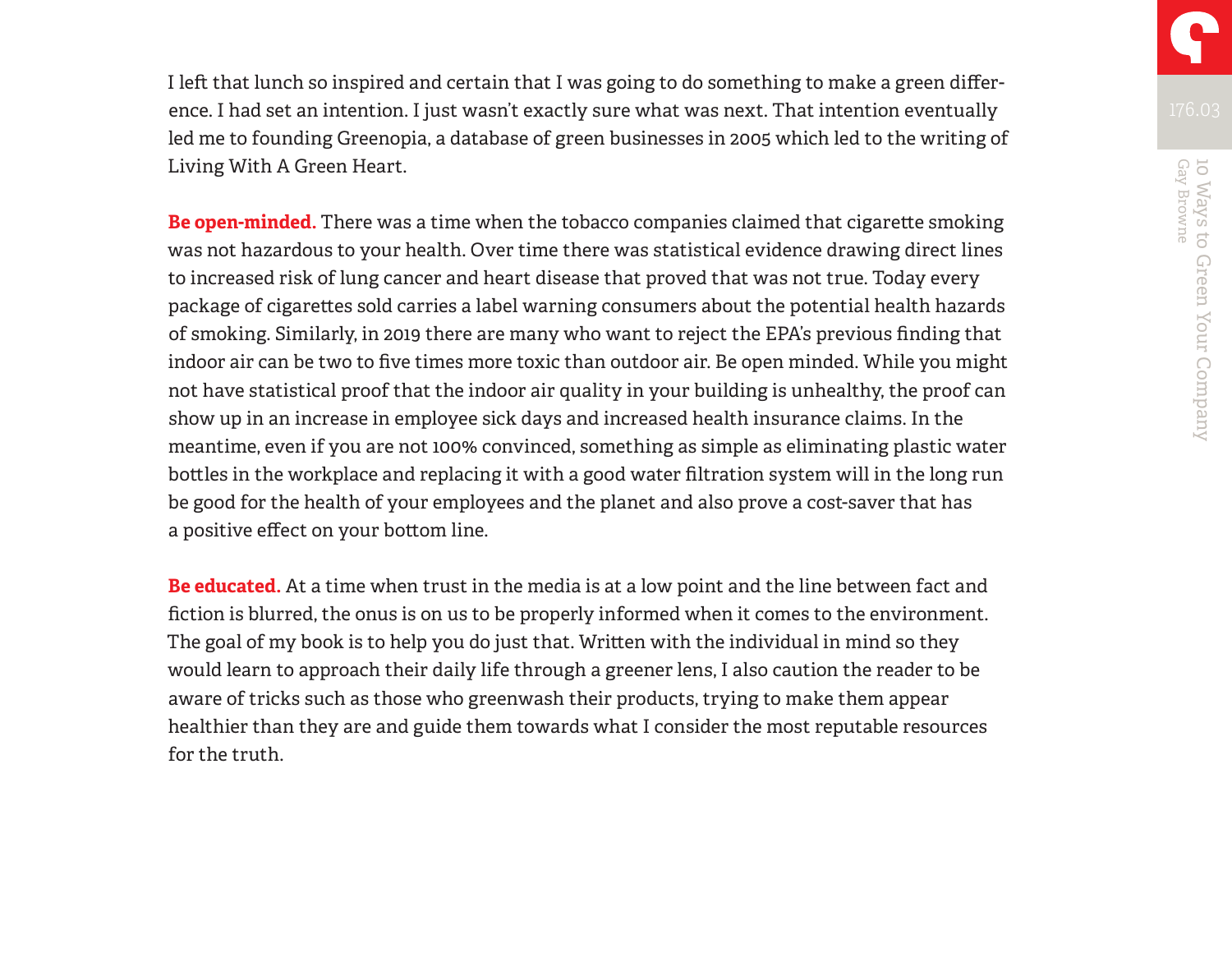But much of what is in the book is applicable for the CEO as well. For example, if you're in the process of renovating your offices, you have a choice to create a greener internal environment that promotes the health of your employees and contributes to productivity. Even the smallest of changes can make a difference.

# **Become a Conscious CEO**

In my book, I advocate supporting companies that are committed to operating sustainably and ethically and with values that align with your own. I am a big believer that the more demand there is for products made with fewer toxins and with more responsible methods, the more other companies will follow suit. But I am not alone.

Socially responsible investing is one of the biggest growth areas in financial services, especially among millennials who are increasingly looking at more than just a company's bottom line when making investment choices. This generation looks to put their money in companies whose values match their own, and meet ESG criteria—the environmental, social, and governance standards as defined by industry leaders like John Streur, CEO of Calvert Investments. An environmentally conscious CEO will help the health of the planet and people living on it at the same time they're making their companies more attractive to investors.

**Be practical.** Every company is working within a budget, which means that not every company can make the same changes. If you are running a smaller company, you may not be able to afford to install a new air infiltration system, but most can invest in the addition of green plants which have been shown to increase the humidity and decrease the levels of carbon monoxide and carbon dioxide in the air. Change takes time and this kind of change begins on the inside before it shifts to the outside.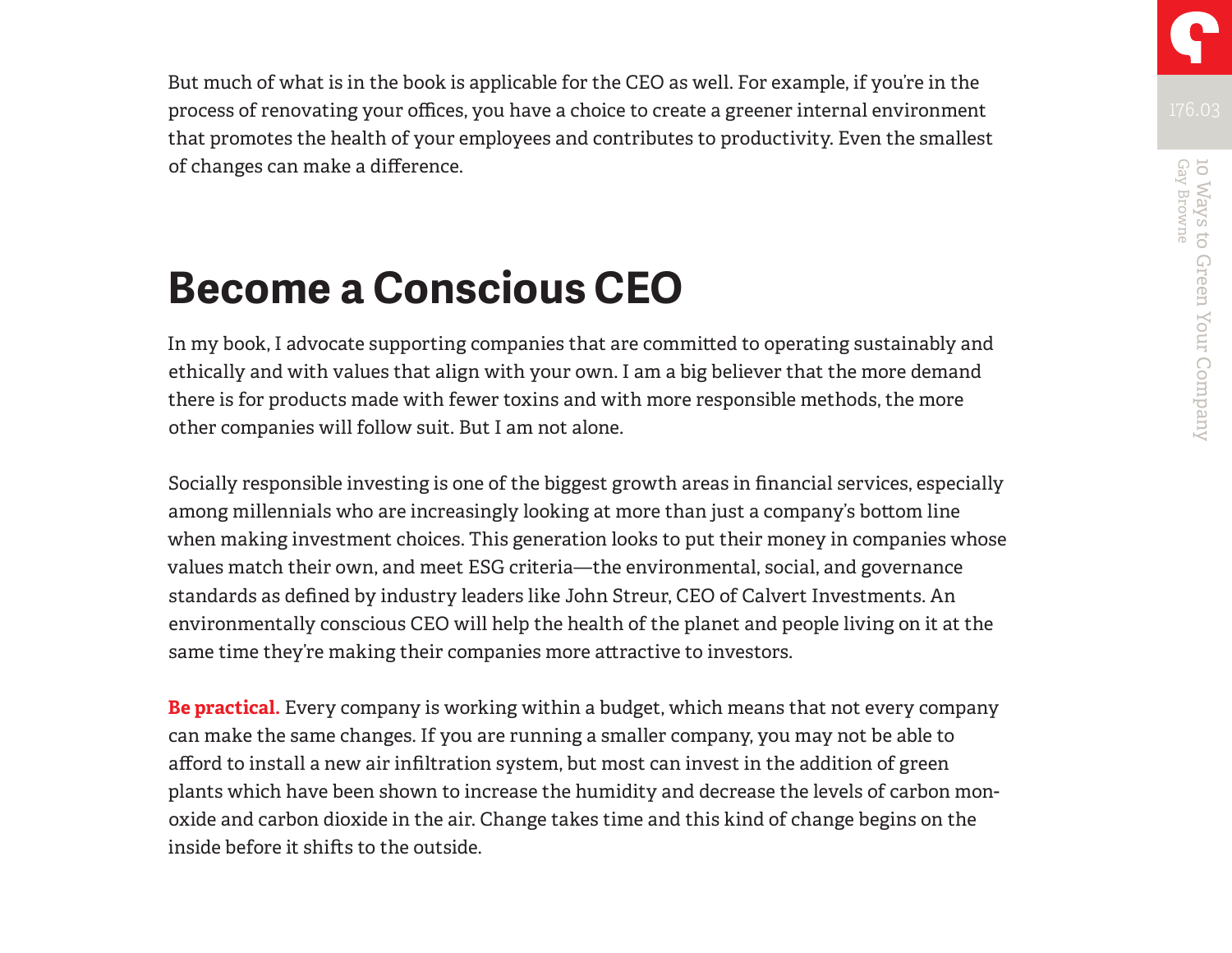**Be respectful.** Not every CEO has as much autonomy in running the company as others do. While Paul Pohlman was able to create a lasting vision for Unilever, I am sure it required a lot of convincing. If you work for a company that doesn't understand why you want to change to more sustainable packaging, your challenge is to demonstrate why this not only makes economicsense but it will also make them more marketable to the consumer. They may not necessarily buy into the green greater good, but they do understand that people are using their pocketbooks to make their voices heard and support those who are operating ethically and sustainably.

One of my favorite ways to present someone the chance to look at the same problem from a different perspective is to use the phrase I learned from my friend Peter Norton, the former CEO and founder of Norton Anti-Virus Software. "I would like to offer to disagree." I have found it one of the best ways to disarm a potential conflict, yet still be respectful and open up a whole new dialog that can lead to a healthier and better place.

**Be hopeful.** One of downfalls of a greater awareness of the harm we have been doing to our ourselves and the planet is that things can feel pretty dire. They are. But if we let that consume

Change takes time and this kind of change begins on the inside before it shifts to the outside.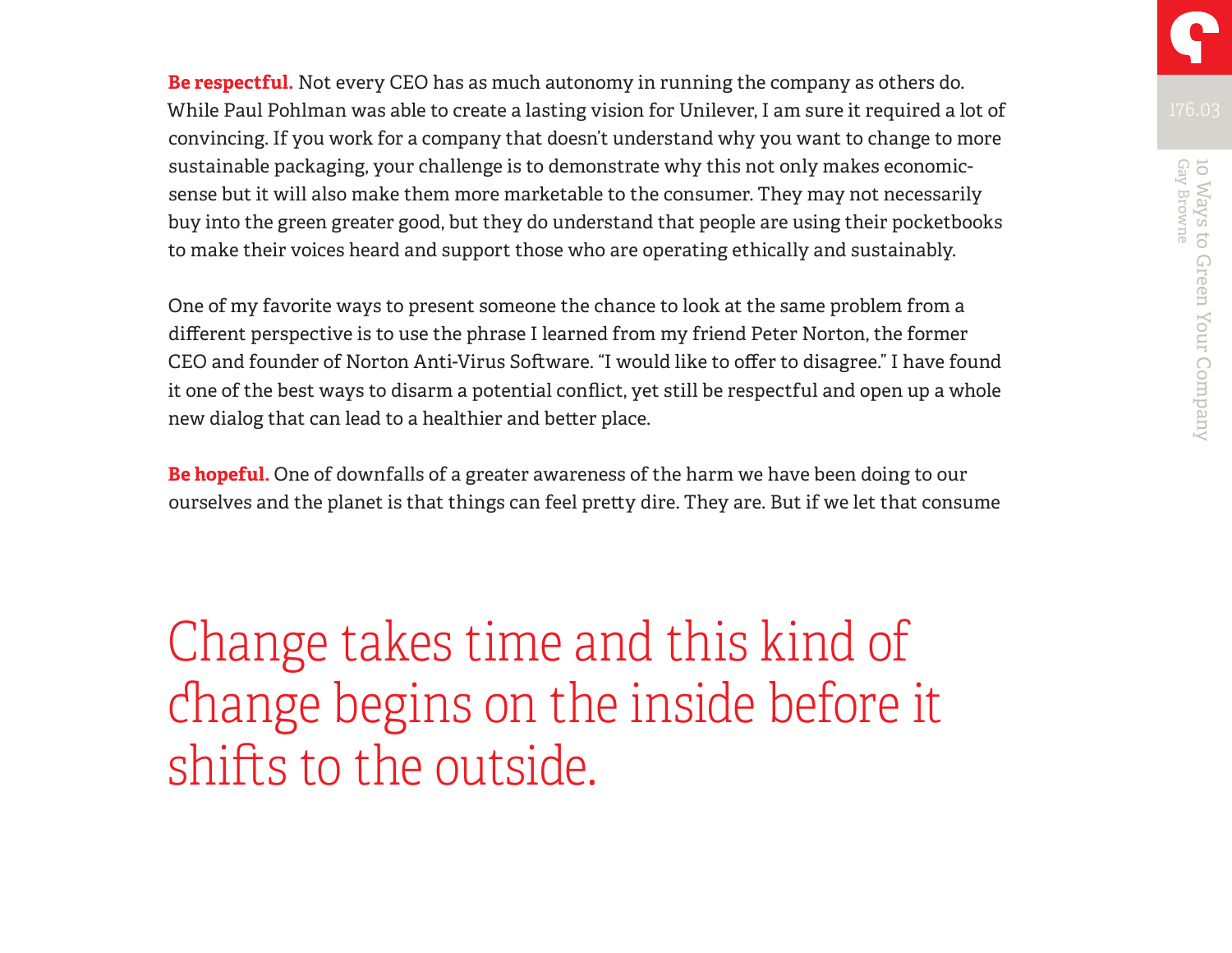us, we will give up before we even start. That is one of the reasons I advocate that it does not matter how small or big the change is. What matters is that you are taking steps towards making that change and recognizing that you are doing that. It can be as simple as replacing one toxic ingredient from your production process with a greener alternative.

**Be compassionate.** Kermit the Frog is right; it's not easy being green. Nor is there only one way to do it. As you think about ways to retrofit your company to produce greener, safer products and operate more ethically and sustainability, know that there will be speed bumps, especially in companies that were built on the "old rules" of keeping costs down to satisfy the earning demands of their board, stockholders, and Wall Street—no matter the cost to the environment as opposed to the "new rules" of societal norms where employee expectations and consumer demands are for a workplace and products that accommodate health and wellness and don't harm the environment and exacerbate climate change.

**Be passionate.** Not every CEO will be as passionate as Patagonia's Rose Marcario, who pledged at the end of 2018 to donate the \$10 million less the company will now owe to the government due to the new federal tax laws to non-profits who work on issues related to the environment and climate change. Not all will be willing to take a stand of any kind, butt we see more and more doing so.

What I have found is that the more educated one becomes about climate change and the environmental issues that are affecting our health and the health of the planet, the more passionate people become about wanting to make a difference.

Today's sustainability demands are offering CEOs an opportunity to step into a new era of green leadership. To do so, first, they must be willing to look at their company with a critical new vulnerability, at all aspects of the way their company has done business, their purpose and their mission statement, their operations, their employees, their customers, and their competi-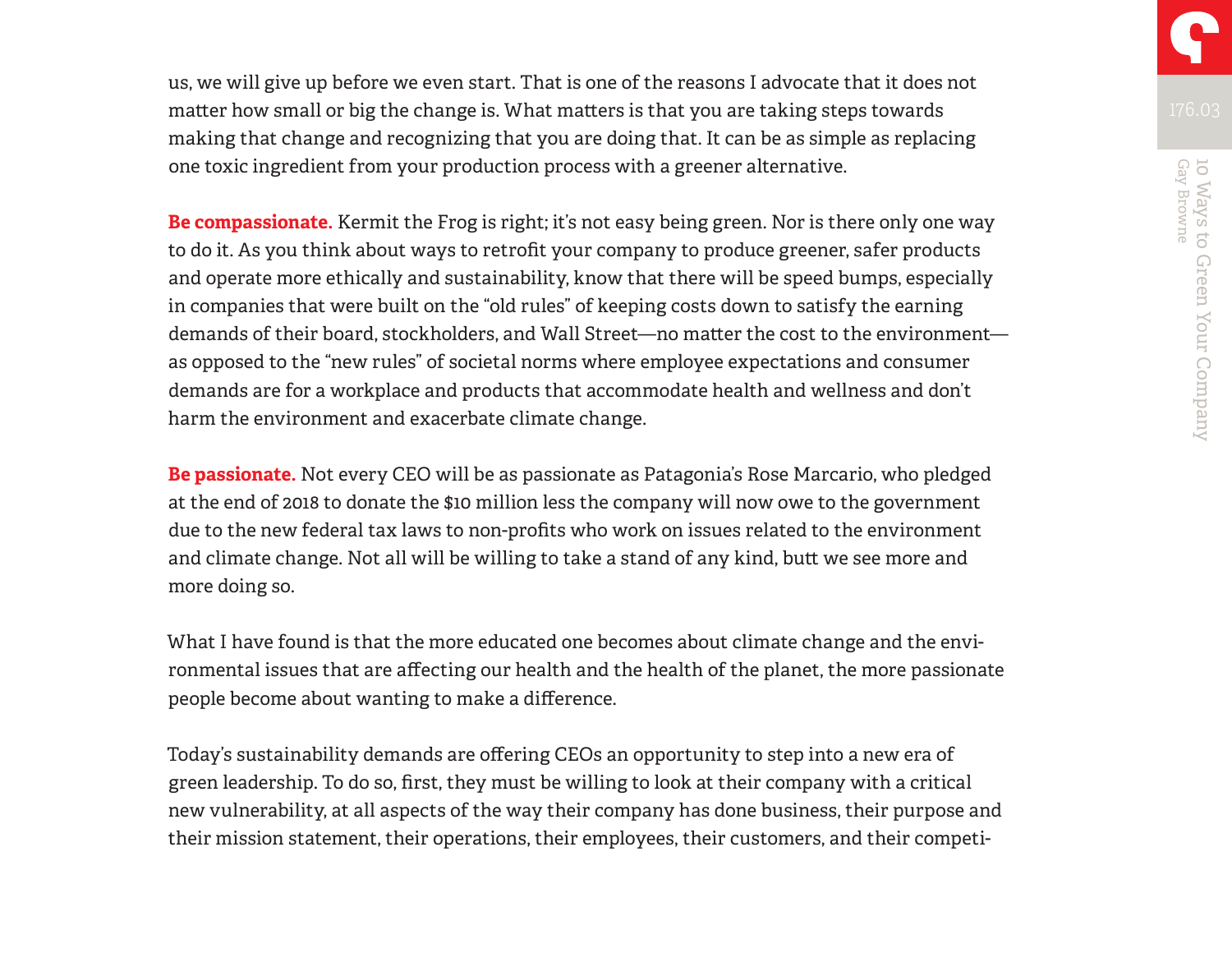tion in the market. Secondly, they need to ask themselves if this is the way we should be doing business in today's world and, if not, determine what is the better way and their role in making it happen.

My initial intention after having lunch in Santa Monica with John Adams, started with one small green ripple and has continued to this day, with the creation of Greenopia, writing this book, and now becoming an environmental advisor and consultant for people and companies wanting to find a greener way. I hope setting your green intention may take you and your company somewhere you never thought you'd go, and that once you get there you realize it's the place you needed to be. **What I am certain of, having been on this green path for over fifteen years, is that an intention effects change, and one green intention leads to another and another and that, collectively, is the only way to a more environmentally healthy planet.**